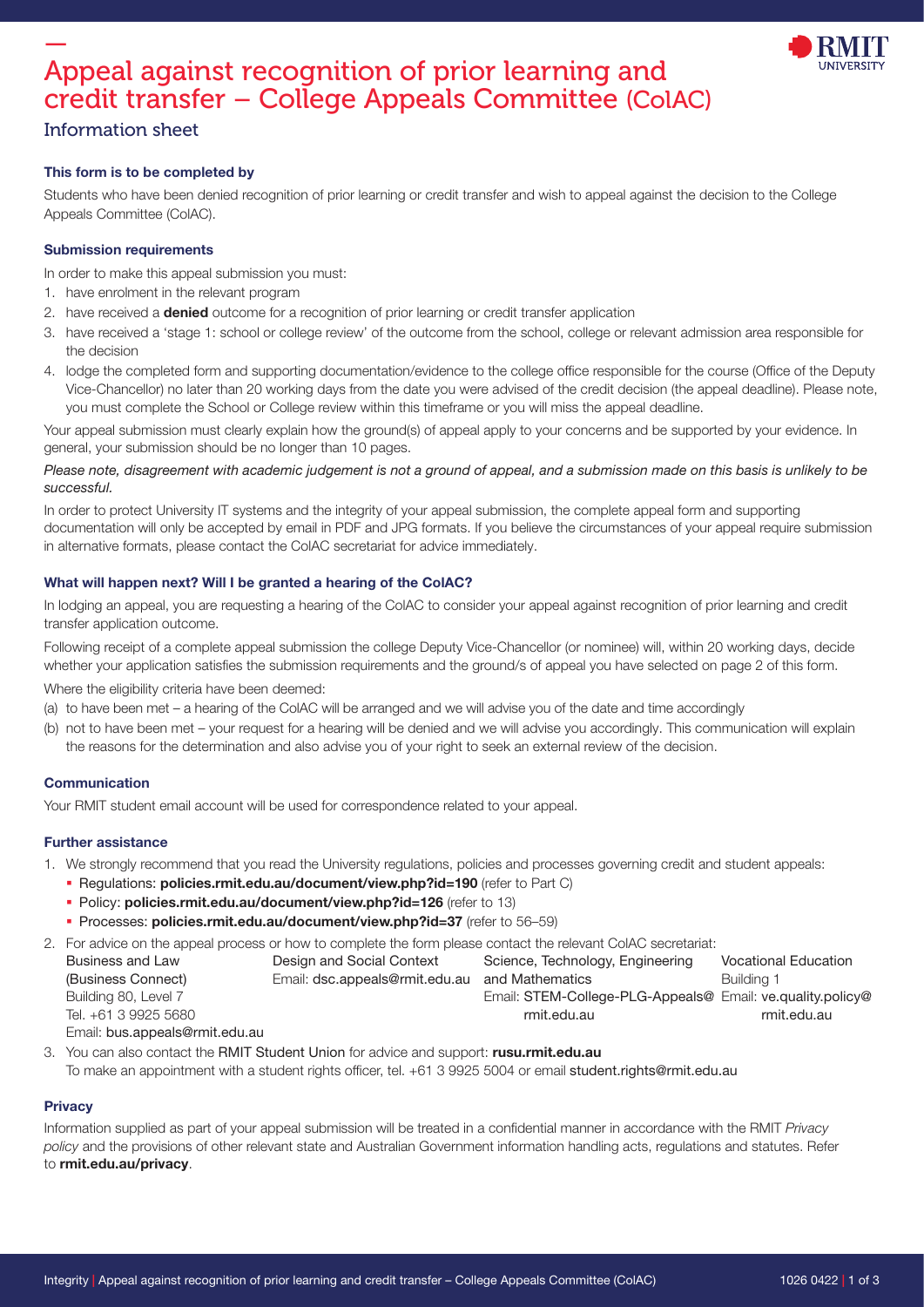## — Appeal against recognition of prior learning and credit transfer – College Appeals Committee (ColAC)



If you need more space, please attach additional page/s and write 'see attached' in the relevant section.

|             | <b>Section A - Personal details</b>                                                                                                  |
|-------------|--------------------------------------------------------------------------------------------------------------------------------------|
|             |                                                                                                                                      |
|             |                                                                                                                                      |
|             |                                                                                                                                      |
|             | <b>Section B - Program details</b>                                                                                                   |
|             |                                                                                                                                      |
|             | $\Box$ BUS $\Box$ DSC<br>$\Box$ STEM<br>$\vert \ \vert \vee \vDash$                                                                  |
|             | Award level: $\Box$ certificate or diploma $\Box$ associate degree $\Box$ degree $\Box$ master $\Box$ higher degree by research      |
|             | Are you currently enrolled as an offshore international student? $\square$ Yes<br>$\Box$ No                                          |
|             |                                                                                                                                      |
|             | <b>Section C - Course information</b>                                                                                                |
|             | Please list the course/s to which your appeal refers:                                                                                |
| Course code | Course name<br><u> 1989 - Andrea State Barbara, amerikan personal di sebagai personal di sebagai personal di sebagai personal di</u> |
|             |                                                                                                                                      |
|             |                                                                                                                                      |
|             |                                                                                                                                      |

#### Section D – Stage 1: School or college review of credit decision

You must demonstrate that you've first sought a review by the school, college, or relevant admission area responsible for the decision.

Please provide a copy of:

- your request for a review (e.g. the email you sent to the area responsible for the decision).
- $\bullet$  the reviewed outcome from the area responsible for the decision.